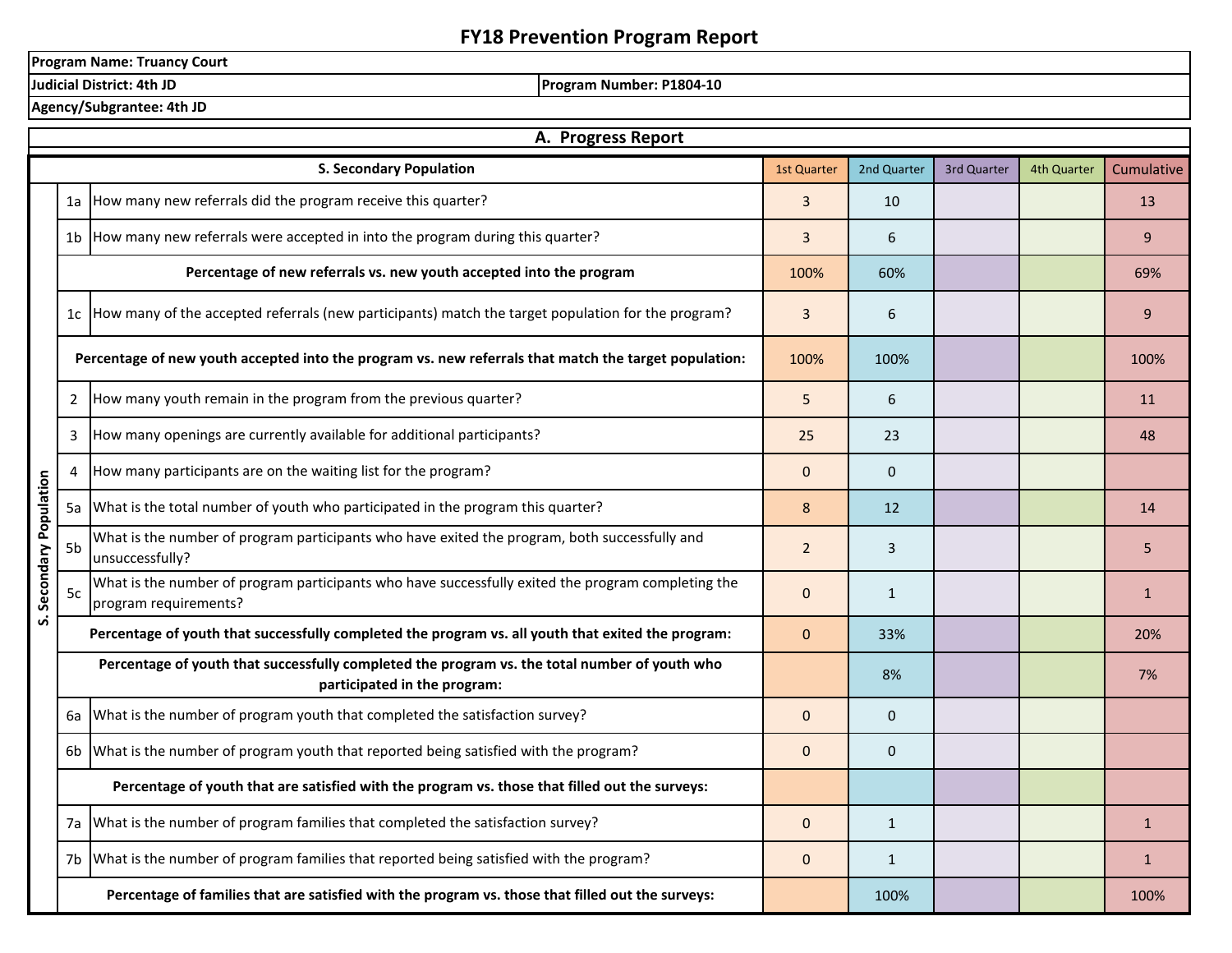|                        |    | <b>T. Tertiary Population</b>                                                                                                 | <b>1st Quarter</b> | 2nd Quarter | 3rd Quarter | 4th Quarter | Cumulative |
|------------------------|----|-------------------------------------------------------------------------------------------------------------------------------|--------------------|-------------|-------------|-------------|------------|
|                        |    | 1a How many new referrals did the program receive this quarter?                                                               | $\mathbf{0}$       |             |             |             |            |
|                        |    | 1b How many new referrals were accepted in into the program during this quarter?                                              | $\mathbf{0}$       |             |             |             |            |
|                        |    | Percentage of new referrals vs. new youth accepted into the program                                                           |                    |             |             |             |            |
|                        |    | 1c How many of the accepted referrals (new participants) match the target population for the program?                         | $\mathbf 0$        |             |             |             |            |
|                        |    | Percentage of new youth accepted into the program vs. new referrals that match the target population:                         |                    |             |             |             |            |
|                        |    | How many youth remain in the program from the previous quarter?                                                               | $\mathbf{0}$       |             |             |             |            |
|                        | 3  | How many openings are currently available for additional participants?                                                        | $\mathbf 0$        |             |             |             |            |
|                        | 4  | How many participants are on the waiting list for the program?                                                                | $\mathbf 0$        |             |             |             |            |
|                        |    | 5a What is the total number of youth who participated in the program this quarter?                                            |                    |             |             |             |            |
| T. Tertiary Population | 5b | What is the number of program participants who have exited the program, both successfully and<br>unsuccessfully?              | $\mathbf 0$        |             |             |             |            |
|                        | 5c | What is the number of program participants who have successfully exited the program completing the<br>program requirements?   | $\mathbf{0}$       |             |             |             | 0          |
|                        |    | Percentage of youth that successfully completed the program vs. all youth that exited the program:                            | $\mathbf{0}$       |             |             |             |            |
|                        |    | Percentage of youth that successfully completed the program vs. the total number of youth who<br>participated in the program: | $\mathbf 0$        |             |             |             | #VALUE!    |
|                        |    | 6a What is the number of program youth that completed the satisfaction survey?                                                | $\mathbf{0}$       |             |             |             |            |
|                        |    | 6b What is the number of program youth that reported being satisfied with the program?                                        | $\mathbf 0$        |             |             |             |            |
|                        |    | Percentage of youth that are satisfied with the program vs. those that filled out the surveys:                                |                    |             |             |             |            |
|                        |    | 7a What is the number of program families that completed the satisfaction survey?                                             | $\mathbf 0$        |             |             |             |            |
|                        |    | 7b What is the number of program families that reported being satisfied with the program?                                     | $\mathbf{0}$       |             |             |             |            |
|                        |    | Percentage of families that are satisfied with the program vs. those that filled out the surveys:                             |                    |             |             |             |            |
|                        |    | I. Program Totals                                                                                                             | 1st Quarter        | 2nd Quarter | 3rd Quarter | 4th Quarter | Cumulative |
|                        |    | 1a How many new referrals did the program receive this quarter?                                                               | 3                  | 10          |             |             | 13         |
|                        |    | 1b How many new referrals were accepted in into the program during this quarter?                                              | 3                  | 6           |             |             | 9          |
|                        |    | Percentage of new referrals vs. new youth accepted into the program                                                           | 100%               | 60%         |             |             | 69%        |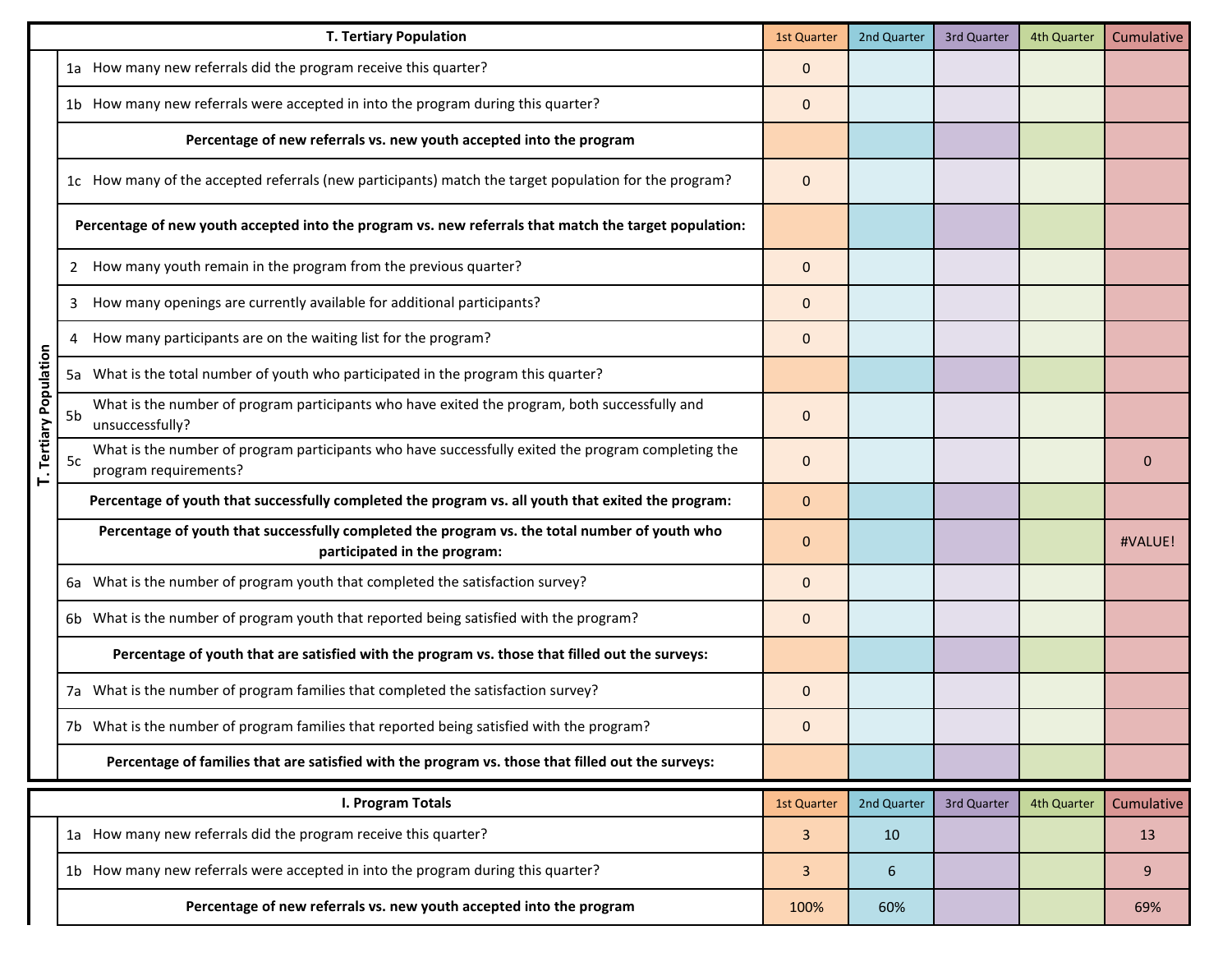|                   |    | 1c How many of the accepted referrals (new participants) match the target population for the program?                                   | 3                  | 6            |                                                             |             | 9            |
|-------------------|----|-----------------------------------------------------------------------------------------------------------------------------------------|--------------------|--------------|-------------------------------------------------------------|-------------|--------------|
|                   |    | Percentage of new youth accepted into the program vs. new referrals that match the target population:                                   | 100%               | 100%         |                                                             |             | 100%         |
|                   |    | 2 How many youth remain in the program from the previous quarter?                                                                       | 5                  | 6            |                                                             |             | 11           |
|                   | 3  | How many openings are currently available for additional participants?                                                                  | 25                 | 23           |                                                             |             | 48           |
|                   | 4  | How many participants are on the waiting list for the program?                                                                          |                    |              |                                                             |             |              |
|                   |    | 5a What is the total number of youth who participated in the program this quarter?                                                      | 8                  | 12           |                                                             |             | 14           |
| I. Program Totals | 5b | What is the number of program participants who have exited the program, both successfully and<br>unsuccessfully?                        | $\overline{2}$     | 3            |                                                             |             | 5            |
|                   | 5c | What is the number of program participants who have successfully exited the program completing the<br>program requirements?             | $\Omega$           | $\mathbf{1}$ |                                                             |             | $\mathbf{1}$ |
|                   |    | Percentage of youth that successfully completed the program vs. all youth that exited the program:                                      | 0%                 | 33%          |                                                             |             | 20%          |
|                   |    | Percentage of youth that successfully completed the program vs. the total number of youth who<br>participated in the program:           | 0%                 | 8%           |                                                             |             | 7%           |
|                   |    | 6a What is the number of program youth that completed the satisfaction survey?                                                          |                    |              |                                                             |             |              |
|                   |    | 6b What is the number of program youth that reported being satisfied with the program?                                                  |                    |              |                                                             |             |              |
|                   |    | Percentage of youth that are satisfied with the program vs. those that filled out the surveys:                                          |                    |              |                                                             |             |              |
|                   |    | 7a What is the number of program families that completed the satisfaction survey?                                                       |                    | $\mathbf{1}$ |                                                             |             | $\mathbf{1}$ |
|                   |    | 7b What is the number of program families that reported being satisfied with the program?                                               |                    | $\mathbf{1}$ |                                                             |             | $\mathbf{1}$ |
|                   |    | Percentage of families that are satisfied with the program vs. those that filled out the surveys:                                       |                    | 100%         |                                                             |             | 100%         |
|                   |    | <b>II. Long-Term Changes</b>                                                                                                            | <b>1st Quarter</b> | 2nd Quarter  | 3rd Quarter                                                 | 4th Quarter | Cumulative   |
|                   |    | 1a In FY17, how many participants exited the program, both successfully and unsuccessfully?                                             | $\overline{2}$     | 14           | 6                                                           | 4           | 26           |
|                   |    | 1b In FY17, how many participants successfully exited the program completing the program requirements?                                  | $\mathbf{1}$       | 5            | $\mathbf{1}$                                                | 3           | 10           |
|                   |    | Percentage of youth that successfully completed the program vs. all youth that exited the program in FY17:                              | 50%                | 36%          | 17%                                                         | 75%         | 38%          |
|                   | 2a | Please state the long-term behavioral change expected to be seen in youth who successfully completed<br>the program:                    |                    |              | Reduced or eliminated absences, both excused and unexcused. |             |              |
| Changes<br>ε      | 2b | Of the youth who successfully exited the program in FY18, how many youth maintained the behavioral<br>change 6 months after completion? |                    |              |                                                             |             |              |
|                   |    |                                                                                                                                         |                    |              |                                                             |             |              |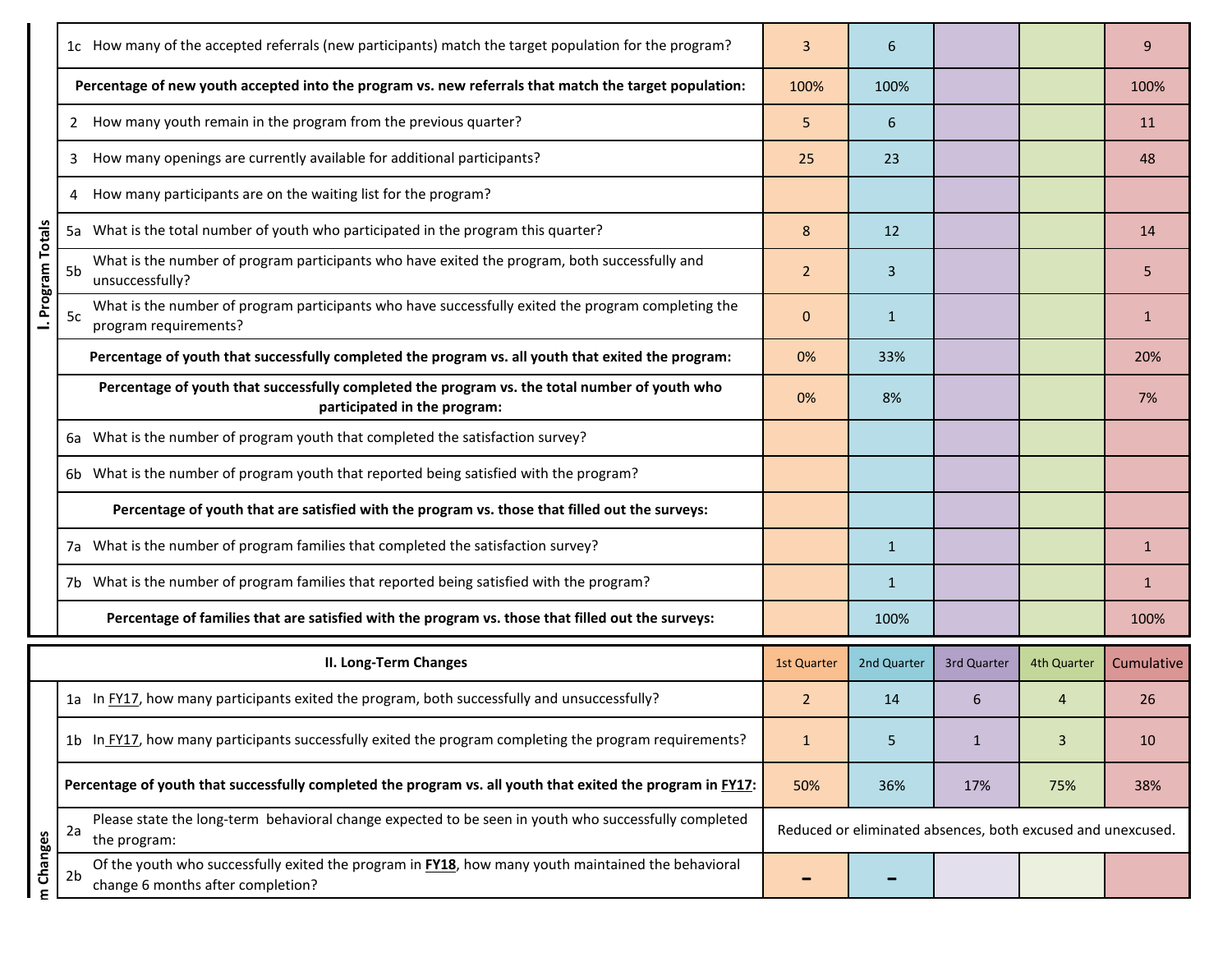| II. Long-Terr   |                                                                                      |                                                                                                                                                      | Percentage of youth, from FY18, who maintained the behavioral change 6 months after successful<br>completion vs. all youth that exited the program:                                                                                                                                                                                                                                                                                                                      |                                                                                  |           |                                    |     |     |  |  |  |
|-----------------|--------------------------------------------------------------------------------------|------------------------------------------------------------------------------------------------------------------------------------------------------|--------------------------------------------------------------------------------------------------------------------------------------------------------------------------------------------------------------------------------------------------------------------------------------------------------------------------------------------------------------------------------------------------------------------------------------------------------------------------|----------------------------------------------------------------------------------|-----------|------------------------------------|-----|-----|--|--|--|
|                 |                                                                                      |                                                                                                                                                      | Percentage of youth, from FY18, who maintained the behavioral change 6 months after successful<br>completion vs. youth that successfully completed the program:                                                                                                                                                                                                                                                                                                          |                                                                                  |           |                                    |     |     |  |  |  |
|                 | 2c                                                                                   | Of the youth who successfully exited the program in FY17, how many youth maintained the behavioral<br>change 12 months after completion?             | $\mathbf{1}$                                                                                                                                                                                                                                                                                                                                                                                                                                                             | 4                                                                                |           |                                    | 5   |     |  |  |  |
|                 |                                                                                      | Percentage of youth, from FY17, who maintained the behavioral change 12 months after successful<br>completion vs. all youth that exited the program: | 50%                                                                                                                                                                                                                                                                                                                                                                                                                                                                      | 29%                                                                              |           |                                    | 19% |     |  |  |  |
|                 |                                                                                      |                                                                                                                                                      | Percentage of youth, from FY17, who maintained the behavioral change 12 months after successful<br>completion vs. youth that successfully completed the program:                                                                                                                                                                                                                                                                                                         | 100%                                                                             | 80%       |                                    |     | 50% |  |  |  |
|                 |                                                                                      |                                                                                                                                                      | <b>B. Progress on Process Outcome(s)</b>                                                                                                                                                                                                                                                                                                                                                                                                                                 |                                                                                  |           |                                    |     |     |  |  |  |
|                 |                                                                                      | Process Outcome Statement:                                                                                                                           | Youth assigned to Truancy Court shall attend 90% of their scheduled hearings before the Magistrate Judge in FY2018 (attendance is<br>defined as the youth and one (1) parent/guardian being present for the hearing).                                                                                                                                                                                                                                                    |                                                                                  |           |                                    |     |     |  |  |  |
|                 |                                                                                      | Process Outcome Baseline:                                                                                                                            | During FY16, Truancy Court youth have been scheduled to attend 64 individual court hearings. Of those 64, youth and a parent/guardian have attended<br>62, with 2 of the absences being excused. thefrefore, the attendance rate is 60 of 62 or 97% (excused absences not included). Considering the fact that<br>this percentage is extreemly high and allows for very little room for failure, the goal is to maintain an attendance rate of at least 90% during FY18. |                                                                                  |           |                                    |     |     |  |  |  |
|                 |                                                                                      |                                                                                                                                                      | <b>1st Quarter</b>                                                                                                                                                                                                                                                                                                                                                                                                                                                       |                                                                                  |           |                                    |     |     |  |  |  |
|                 | 1                                                                                    |                                                                                                                                                      | How much progress was made toward the process outcome this quarter?                                                                                                                                                                                                                                                                                                                                                                                                      |                                                                                  |           | 100%                               |     |     |  |  |  |
|                 | 2                                                                                    |                                                                                                                                                      | What is the change or progress made on this outcome for this time period attributed to?                                                                                                                                                                                                                                                                                                                                                                                  | Tuancy court attendance                                                          |           |                                    |     |     |  |  |  |
|                 | 3                                                                                    |                                                                                                                                                      | Is the program on target to successfully meet the process outcome at this time?                                                                                                                                                                                                                                                                                                                                                                                          | Yes                                                                              |           |                                    |     |     |  |  |  |
|                 | 4                                                                                    | outcome.                                                                                                                                             | Please note any modifications made to the program during this quarter that may impact the process                                                                                                                                                                                                                                                                                                                                                                        | Closer monitoring of students, visiting students in school on court<br>off-weeks |           |                                    |     |     |  |  |  |
|                 |                                                                                      | 2nd Quarter                                                                                                                                          |                                                                                                                                                                                                                                                                                                                                                                                                                                                                          |                                                                                  |           |                                    |     |     |  |  |  |
|                 | 1                                                                                    |                                                                                                                                                      | How much progress was made toward the process outcome this quarter?                                                                                                                                                                                                                                                                                                                                                                                                      | 100%                                                                             |           |                                    |     |     |  |  |  |
| Process Outcome | 2                                                                                    |                                                                                                                                                      | What is the change or progress made on this outcome for this time period attributed to?                                                                                                                                                                                                                                                                                                                                                                                  | Truancy court attendance                                                         |           |                                    |     |     |  |  |  |
|                 | 3                                                                                    |                                                                                                                                                      | Is the program on target to successfully meet the process outcome at this time?                                                                                                                                                                                                                                                                                                                                                                                          |                                                                                  |           | Yes                                |     |     |  |  |  |
| б.              | 4                                                                                    | outcome.                                                                                                                                             | Please note any modifications made to the program during this quarter that may impact the process                                                                                                                                                                                                                                                                                                                                                                        |                                                                                  |           | Same modifications remain in place |     |     |  |  |  |
|                 |                                                                                      |                                                                                                                                                      | 3rd Quarter                                                                                                                                                                                                                                                                                                                                                                                                                                                              |                                                                                  |           |                                    |     |     |  |  |  |
|                 | 1                                                                                    |                                                                                                                                                      | How much progress was made toward the process outcome this quarter?                                                                                                                                                                                                                                                                                                                                                                                                      |                                                                                  |           | <b>Numerical Value</b>             |     |     |  |  |  |
|                 | 2                                                                                    |                                                                                                                                                      | What is the change or progress made on this outcome for this time period attributed to?                                                                                                                                                                                                                                                                                                                                                                                  |                                                                                  |           |                                    |     |     |  |  |  |
|                 | Is the program on target to successfully meet the process outcome at this time?<br>3 |                                                                                                                                                      |                                                                                                                                                                                                                                                                                                                                                                                                                                                                          |                                                                                  | Yes or No |                                    |     |     |  |  |  |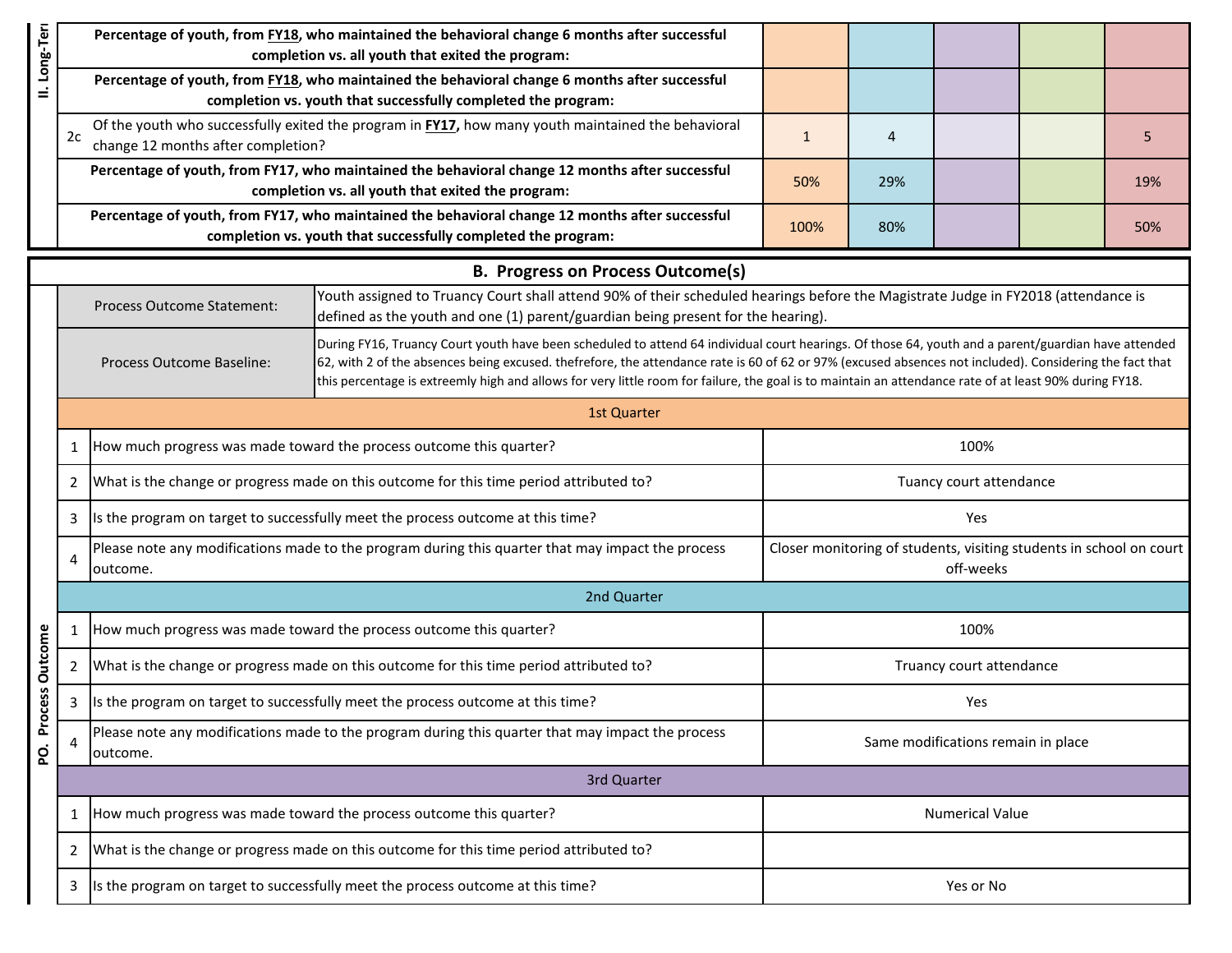|           | 4                                    | outcome.                                                                                                                                                                                                                                                                                                                                                                                                                                   | Please note any modifications made to the program during this quarter that may impact the process    |                                                                                  |  |  |  |  |  |  |  |
|-----------|--------------------------------------|--------------------------------------------------------------------------------------------------------------------------------------------------------------------------------------------------------------------------------------------------------------------------------------------------------------------------------------------------------------------------------------------------------------------------------------------|------------------------------------------------------------------------------------------------------|----------------------------------------------------------------------------------|--|--|--|--|--|--|--|
|           |                                      | End Of the Year                                                                                                                                                                                                                                                                                                                                                                                                                            |                                                                                                      |                                                                                  |  |  |  |  |  |  |  |
|           | $\mathbf{1}$                         | in the same format as the baseline measurement)                                                                                                                                                                                                                                                                                                                                                                                            | What is the year end total outcome measure? (Should be expressed numerically with current year data  | <b>Numerical Value</b>                                                           |  |  |  |  |  |  |  |
|           | 2                                    | Was the process outcome met?                                                                                                                                                                                                                                                                                                                                                                                                               |                                                                                                      | Yes or No                                                                        |  |  |  |  |  |  |  |
|           | 3                                    |                                                                                                                                                                                                                                                                                                                                                                                                                                            | Additional comments regarding the process outcome (Not required if the process outcome was met):     |                                                                                  |  |  |  |  |  |  |  |
|           | C. Progress on Behavioral Outcome(s) |                                                                                                                                                                                                                                                                                                                                                                                                                                            |                                                                                                      |                                                                                  |  |  |  |  |  |  |  |
|           |                                      | <b>Behavioral Outcome Statement:</b>                                                                                                                                                                                                                                                                                                                                                                                                       | Reduce the percentage of unexcused absences by 10% in FY2018                                         |                                                                                  |  |  |  |  |  |  |  |
|           |                                      | Of the youth currently enrolled in Truancy Court, the percentage of unexcused absences at the time of referral equalled 22% (298 unexcused<br>absences/1340 days of school). During their participation in the program, post-referral truancy Court youth have experienced an unexcused absence rate<br><b>Behavioral Outcome Baseline:</b><br>of 13% (143 unexcused absences/1063 days of school). The rate of reduction is currently 9%. |                                                                                                      |                                                                                  |  |  |  |  |  |  |  |
|           |                                      |                                                                                                                                                                                                                                                                                                                                                                                                                                            | 1st Quarter                                                                                          |                                                                                  |  |  |  |  |  |  |  |
|           | 1                                    |                                                                                                                                                                                                                                                                                                                                                                                                                                            | How much progress was made toward the behavioral outcome this quarter?                               | 100%                                                                             |  |  |  |  |  |  |  |
|           | 2                                    |                                                                                                                                                                                                                                                                                                                                                                                                                                            | What is the change or progress made on this outcome for this time period attributed to?              | Truancy court attendance                                                         |  |  |  |  |  |  |  |
|           | 3                                    |                                                                                                                                                                                                                                                                                                                                                                                                                                            | Is the program on target to successfully meet the behavioral outcome at this time?                   | Yes                                                                              |  |  |  |  |  |  |  |
|           | 4                                    | outcome.                                                                                                                                                                                                                                                                                                                                                                                                                                   | Please note any modifications made to the program during this quarter that may impact the behavioral | Closer monitoring of students, visiting students in school on court<br>off-weeks |  |  |  |  |  |  |  |
|           |                                      |                                                                                                                                                                                                                                                                                                                                                                                                                                            | 2nd Quarter                                                                                          |                                                                                  |  |  |  |  |  |  |  |
| Outcome   | 1                                    |                                                                                                                                                                                                                                                                                                                                                                                                                                            | How much progress was made toward the behavioral outcome this quarter?                               | 100%                                                                             |  |  |  |  |  |  |  |
|           | $\overline{2}$                       |                                                                                                                                                                                                                                                                                                                                                                                                                                            | What is the change or progress made on this outcome for this time period attributed to?              | Truancy court attendance                                                         |  |  |  |  |  |  |  |
| ehavioral | 3                                    |                                                                                                                                                                                                                                                                                                                                                                                                                                            | Its the program on target to successfully meet the behavioral outcome at this time?                  | Yes                                                                              |  |  |  |  |  |  |  |
| Б         | 4                                    | outcome.                                                                                                                                                                                                                                                                                                                                                                                                                                   | Please note any modifications made to the program during this quarter that may impact the behavioral | Same modifications remain in place                                               |  |  |  |  |  |  |  |
| SO.       |                                      | 3rd Quarter                                                                                                                                                                                                                                                                                                                                                                                                                                |                                                                                                      |                                                                                  |  |  |  |  |  |  |  |
|           | 1                                    |                                                                                                                                                                                                                                                                                                                                                                                                                                            | How much progress was made toward the behavioral outcome this quarter?                               | <b>Numerical Value</b>                                                           |  |  |  |  |  |  |  |
|           | 2                                    |                                                                                                                                                                                                                                                                                                                                                                                                                                            | What is the change or progress made on this outcome for this time period attributed to?              |                                                                                  |  |  |  |  |  |  |  |
|           | 3                                    |                                                                                                                                                                                                                                                                                                                                                                                                                                            | Is the program on target to successfully meet the behavioral outcome at this time?                   | Yes or No                                                                        |  |  |  |  |  |  |  |
|           | 4                                    | outcome.                                                                                                                                                                                                                                                                                                                                                                                                                                   | Please note any modifications made to the program during this quarter that may impact the behavioral |                                                                                  |  |  |  |  |  |  |  |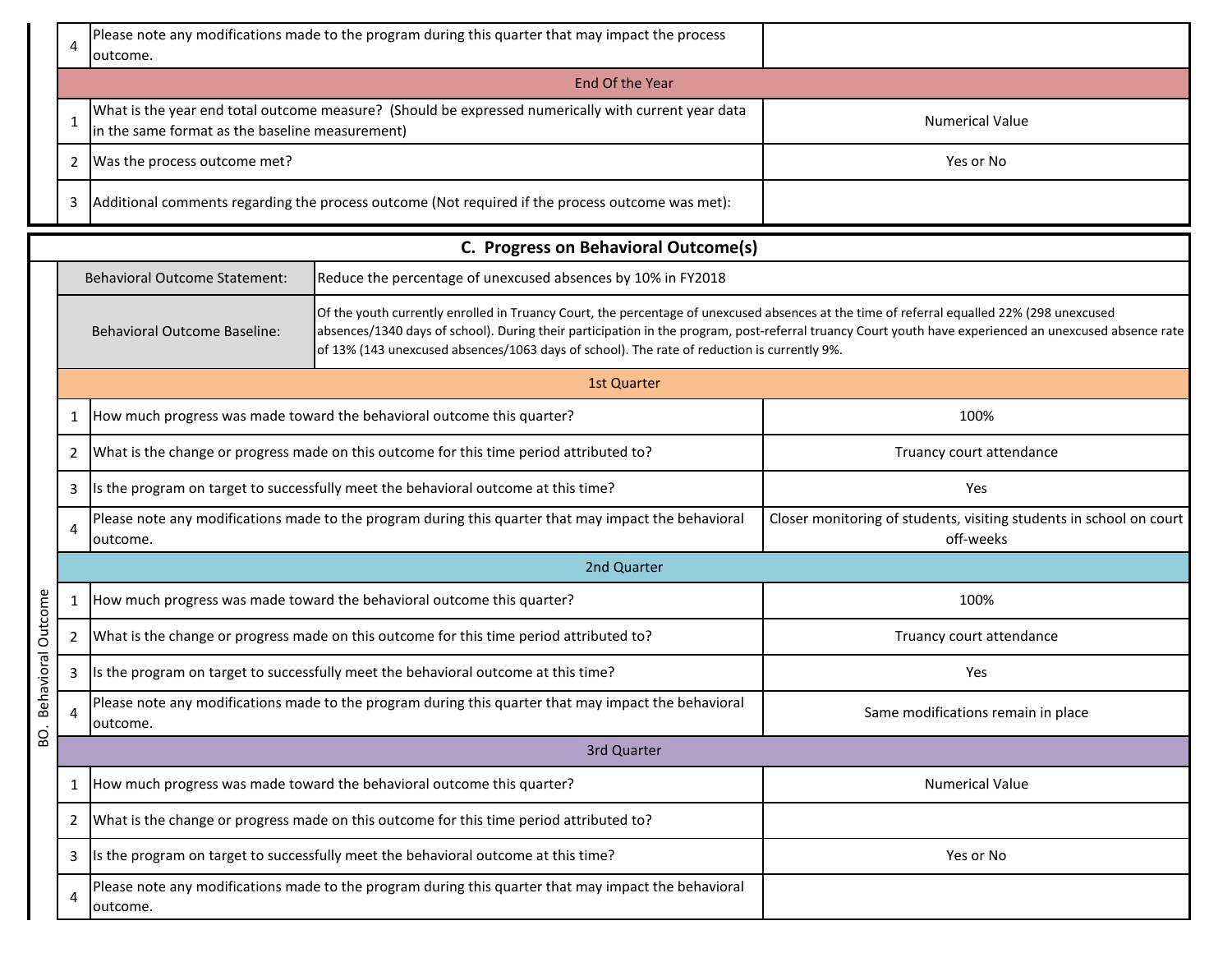|                |                | End Of the Year                                                                                                                                        |                                                                    |
|----------------|----------------|--------------------------------------------------------------------------------------------------------------------------------------------------------|--------------------------------------------------------------------|
|                | 1              | What is the year end total outcome measure? (Should be expressed numerically with current year data<br>in the same format as the baseline measurement) | <b>Numerical Value</b>                                             |
|                | 2              | Was the behavioral outcome met?                                                                                                                        | Yes or No                                                          |
|                | 3              | Additional comments regarding the behavioral outcome (Not required if the behavioral outcome was<br>met):                                              |                                                                    |
|                |                | <b>D. Successes and Challenges</b>                                                                                                                     |                                                                    |
|                |                | <b>1st Quarter</b>                                                                                                                                     |                                                                    |
|                | $\mathbf{1}$   | Please explain any significant changes the program has experienced in referrals or referral agencies.                                                  | None                                                               |
|                | 2              | How many participants were served this quarter that reside outside the program geographic area?                                                        | 0                                                                  |
|                | 3              | Please note any successes the program experienced during the quarter.                                                                                  | We remain on target.                                               |
|                | 4              | Please note any challenges the program experienced during the quarter.                                                                                 | Ensuring schools are reporting truant students in a timely manner. |
|                |                | 2nd Quarter                                                                                                                                            |                                                                    |
|                | 1              | Please explain any significant changes the program has experienced in referrals or referral agencies.                                                  | None                                                               |
|                | 2              | How many participants were served this quarter that reside outside the program geographic area?                                                        | 0                                                                  |
|                | 3              | Please note any successes the program experienced during the quarter.                                                                                  | We remain on target.                                               |
| and Challenges | 4              | Please note any challenges the program experienced during the quarter.                                                                                 | Ensuring schools are reporting truant students in a timely manner. |
|                |                | 3rd Quarter                                                                                                                                            |                                                                    |
| Successes      | $\mathbf{1}$   | Please explain any significant changes the program has experienced in referrals or referral agencies.                                                  |                                                                    |
| غ              | 2              | How many participants were served this quarter that reside outside the program geographic area?                                                        |                                                                    |
|                | 3              | Please note any successes the program experienced during the quarter.                                                                                  |                                                                    |
|                | 4              | Please note any challenges the program experienced during the quarter.                                                                                 |                                                                    |
|                |                | 4th Quarter                                                                                                                                            |                                                                    |
|                | $\mathbf{1}$   | Please explain any significant changes the program has experienced in referrals or referral agencies.                                                  |                                                                    |
|                | $\overline{2}$ | How many participants were served this quarter that reside outside the program geographic area?                                                        |                                                                    |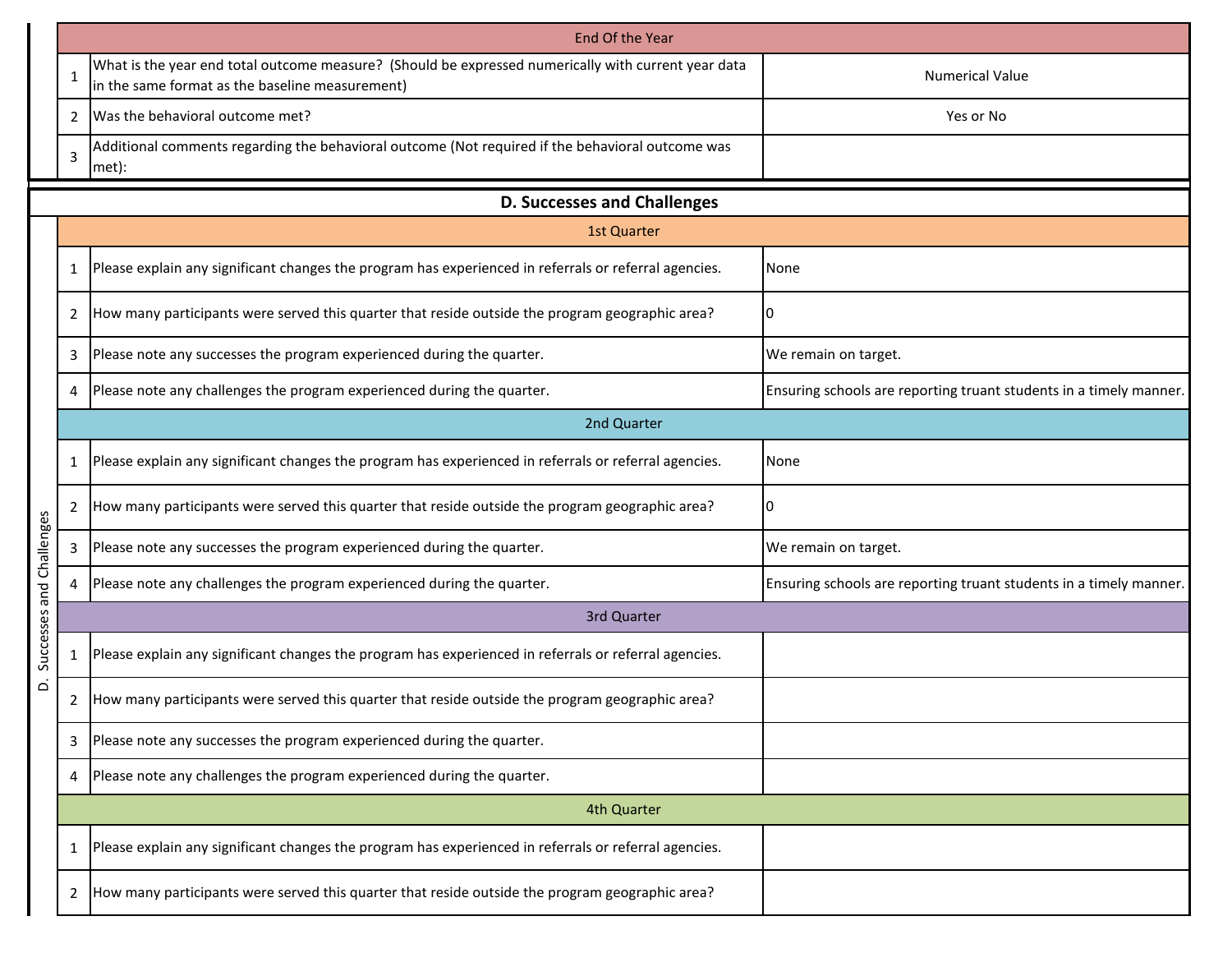|  | 3 Please note any successes the program experienced during the quarter.  |  |
|--|--------------------------------------------------------------------------|--|
|  | 4 Please note any challenges the program experienced during the quarter. |  |

|                        | <b>E. Optional Narratives</b> |  |  |  |  |  |  |  |  |  |
|------------------------|-------------------------------|--|--|--|--|--|--|--|--|--|
|                        | 1st Quarter                   |  |  |  |  |  |  |  |  |  |
| E. Optional Narratives | 2nd Quarter                   |  |  |  |  |  |  |  |  |  |
|                        | 3rd Quarter                   |  |  |  |  |  |  |  |  |  |
|                        | 4th Quarter                   |  |  |  |  |  |  |  |  |  |